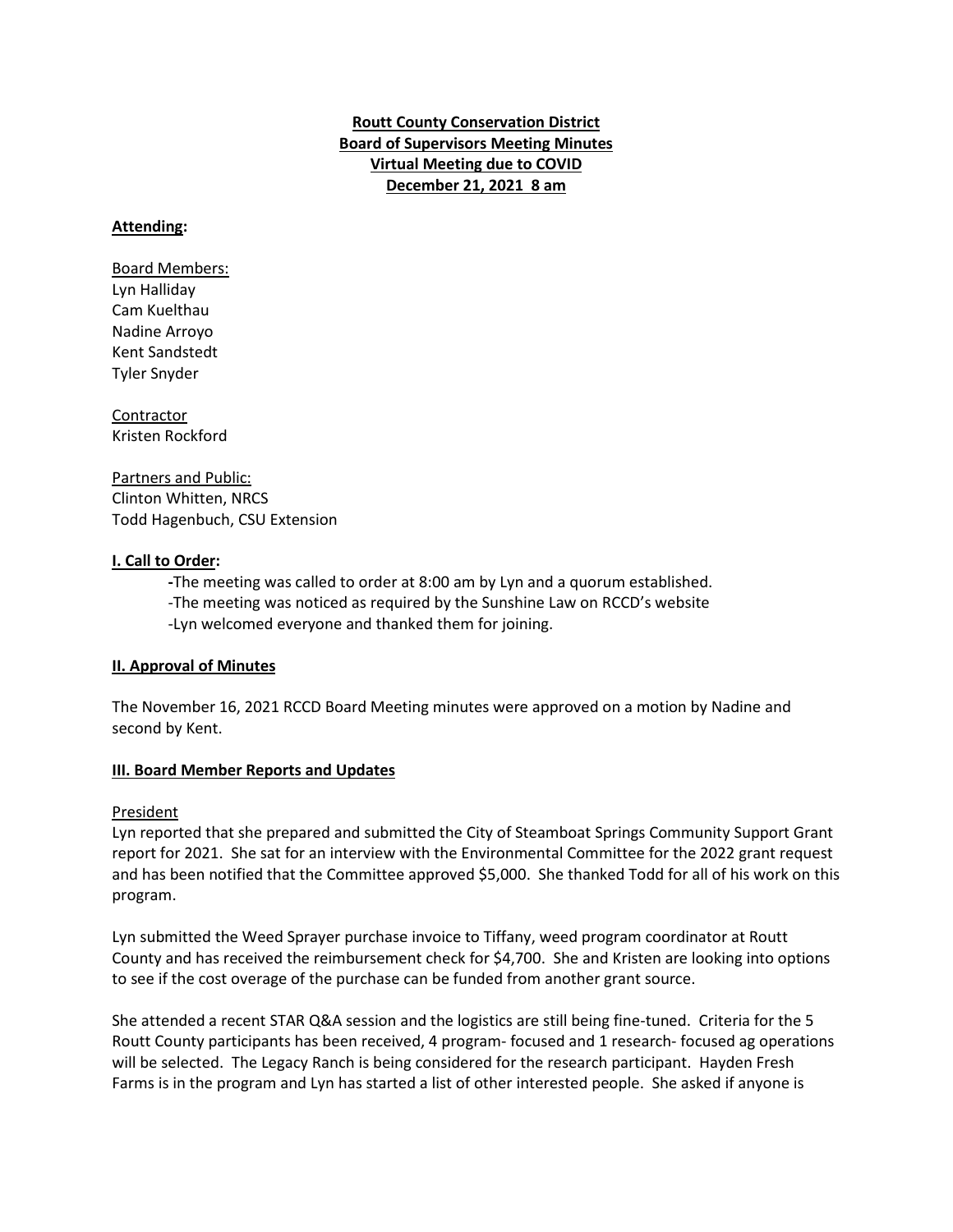interested or knows of someone who is, to let her know as soon as possible as the deadline is January  $24<sup>th</sup>$ .

Lyn has been working with Kristen on contractor assigned tasks including a meeting with our website developer. Kristen is ready to begin adding components to our website including an e-commerce piece as well as a donation button. Kristen has also been tasked with creating a new tab for the weed sprayer leasing project which will allow people to schedule, sign paperwork, and make payments online as well as an educational section. Lyn has asked her to get with Jeremy to coordinate and assist as needed.

## Treasurer

Cam reported on the latest financials. Expenses included paying Frontier for the weed sprayer, reimbursing the range judging program, renewing our Zoom account for another year, and paying Kristen.

## Kent

Kent attended the County Weed Advisory Board meeting last week. He reported on concerns that Greg Brown voiced regarding the weed sprayer leasing program as previous District Boards did not administer the program well. A discussion followed on ways we can ensure the program is successful and well received by our constituents as this will reflect on future endeavors of the Board. Kent suggested an orientation day for the Board to get acquainted with the equipment and processes and to assist Jeremy however we can. A discussion also followed on how to get the word out.

### **IV. Business**

### 1. Approval of Final 2022 Budget and Resolution

Cam provided a final budget to the Board via email last week. He has made the mandatory public notices regarding the adoption of the budget today. There were no public comments. Because we have had no agreements from the Werner family by the December  $1<sup>st</sup>$  deadline, the Glenn Werner Scholarship fund line items will be removed for now. It was suggested we look for a possible new donor or donors to continue the RCCD youth support legacy through a newly renamed scholarship. The final budget was approved on a motion by Tyler and second by Nadine. The budget resolution was read into the record. The motion carried unanimously. Lyn will submit paperwork to DOLA to meet the January deadline.

2. Worker's Compensation Coverage Exclusion of Board members for 2022, Notification and Resolution

Lyn went over the mandatory filing due in January and made a motion to submit the WC-44 form to the CO Department of Labor by reading the worker's comp coverage exclusion resolution into the record. The motion was seconded by Cam and carried unanimously. Lyn to sign the resolution and mail the forms.

## 3. Annual Landowners Meeting

The date and format for the Annual Landowners meeting were discussed at length. Last year the event was virtual due to COVID, this year we hope to have a hybrid meeting via Zoom and at the Community Center. The events the last two years were in late February, however due to blues break, Kristen will not be available the last week of February. A tentative date of Thursday, March  $3^{rd}$  was set, same time frame, 5:30 supper, meeting until 7:00pm. Kristen to reserve the Community Center room and look into AV. The possibility of a vaccination check and/or mask wearing was discussed. Kristen put together an outline of possible formats, speakers, and educational components. Lyn to do introductions, Kent to provide a RCCD update, Clinton an EQIP and NRCS update, Todd to promote CSU programs. A discussion